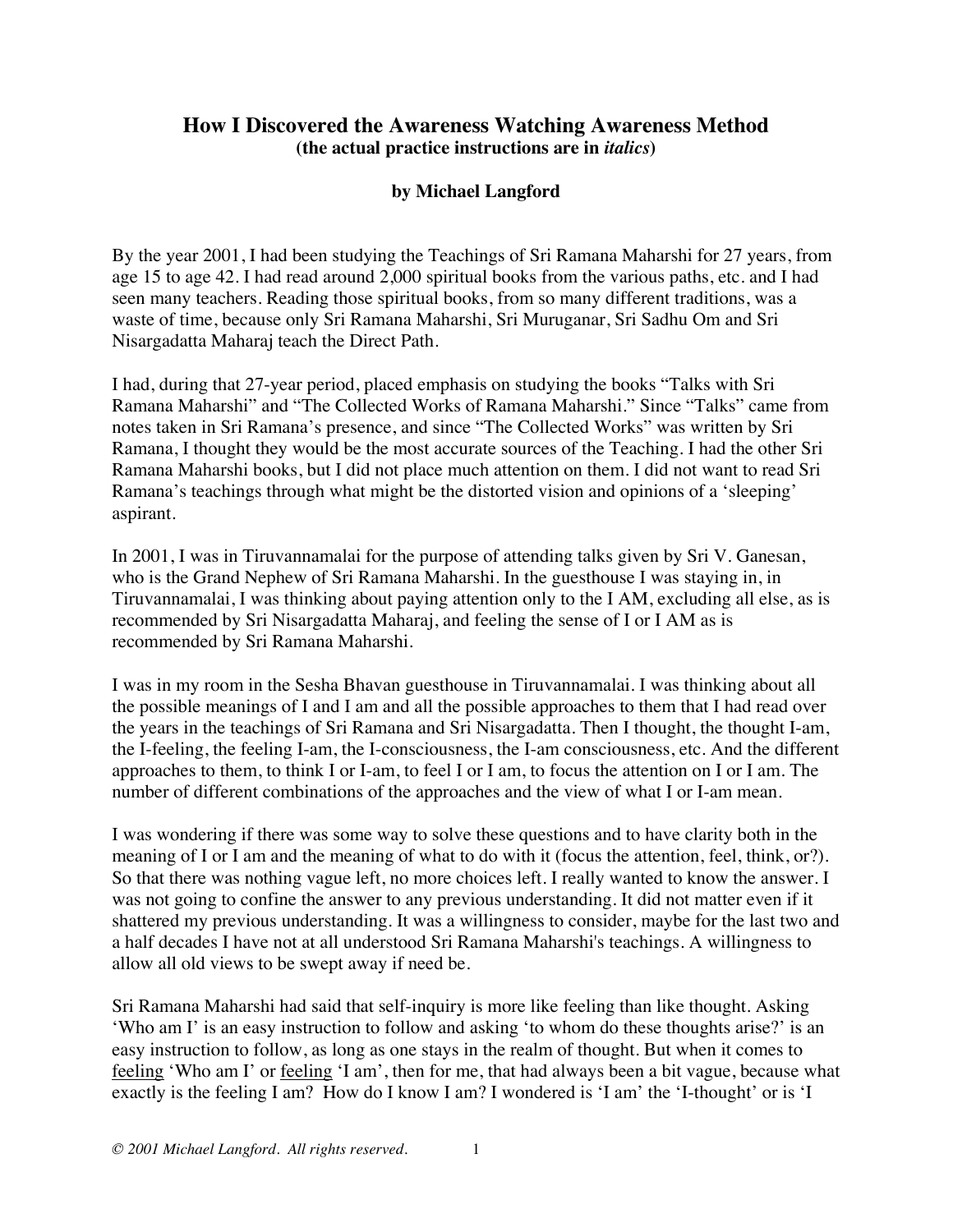am' just my present awareness? If 'I AM' is this present awareness, just the awareness that is now looking at this room, then paying attention to the I AM is just:

*my awareness watching my awareness*.

This was like a revelation to me! Instead of having some vague practice where I am told to pay attention to a feeling I AM, without ever being sure what exactly 'I AM' means and feels like, here I had an absolutely clear instruction:

*My present awareness watching my present awareness. Awareness watching awareness.* 

Not some unknown awareness labeled the Infinite Self. *This awareness, my awareness, here and now watching itself, while ignoring thought, the body, the world, etc.* 

So immediately I tried this practice:

*Awareness watching awareness while ignoring thought.* 

*I shut my eyes, because the point was also to ignore the world, to turn the attention that normally goes out to the world around 180 degrees and to look inward. However, it also means to ignore thought. So awareness watching awareness and ignoring thought etc. If I noticed that some thought had started, I just ignored the thought, and brought the attention back to awareness watching awareness. Awareness paying attention to awareness, to the exclusion of all else. Awareness paying attention only to itself.* 

The results were instant! From the very first moment one tries this practice, one is abiding as awareness! There is no waiting! It is so easy.

I do not mean to imply that from the beginning the ego is dead. It might take years of continuous practice before the ego is dead, and thought and the world are gone forever, never to reappear.

However, from the moment one tries this simple, easy to understand practice, one is abiding as awareness!

My first session of practice lasted around two hours and then I wanted to get some confirmation to see if there was any support for this practice in the teachings of Sri Ramana? Had I found something wonderful, the very heart of the practice of Self-inquiry and Self-abidance? Or was this some detour? So I looked to Sri Ramana's teachings to see.

I read the book "The Path of Sri Ramana, Part 1" by Sri Sadhu Om cover to cover. It is amazing that I searched this book first, because the premise of the whole book was the answer I was looking for. Throughout the book, Sri Sadhu Om focuses on Self-attention, instead of Selfinquiry. He points this out hundreds of times throughout the book, and this is the main point being made throughout the book. Self-inquiry is really just a way of inducing Self-attention, and only Self-attention is the true practice.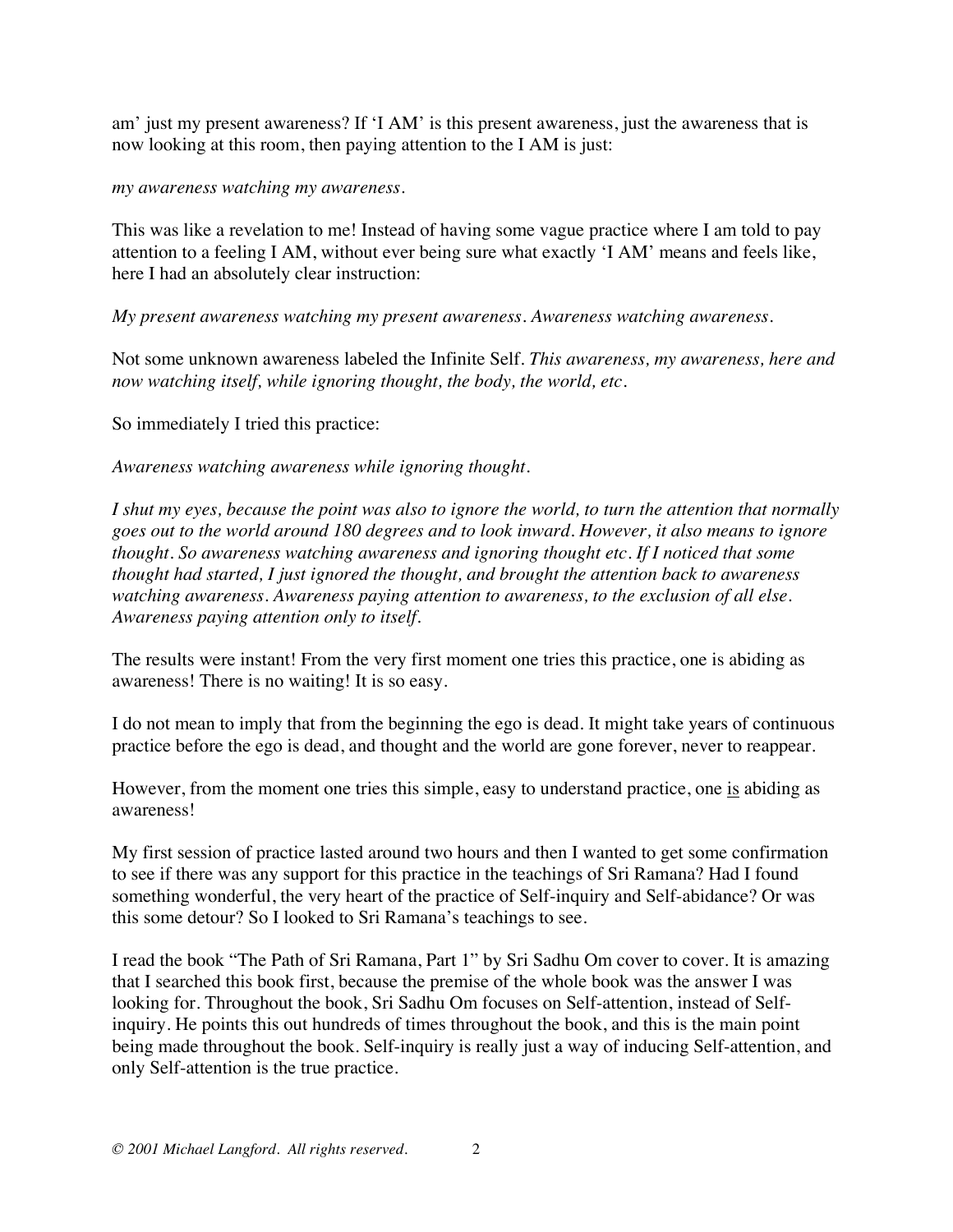So immediately the confirmation was there, given by Sri Sadhu Om. However Sri Sadhu Om was still using the word 'Self,' when he wrote of Self-attention. So I looked further.

Next I read the Garland of Guru's Sayings by Sri Muruganar. Throughout the book Sri Muruganar uses the word Awareness. In 365 of the 1,254 sayings, Sri Muruganar uses the word awareness. I was thrilled to see Sri Muruganar use the word awareness so many times, it was clear I was on the right track.

Then I read saying #418:

'The only true and full awareness is *awareness of awareness*. Till *awareness is awareness of itself*, it knows no peace at all.'

There it was! The awareness of awareness method! There was my first confirmation that this indeed was the way and not some detour.

Then I read saying #432:

'Is it not because you are yourself awareness, that you now perceive this universe? If *you observe awareness steadily*, this awareness itself as Guru will reveal the Truth.'

There it was again! A second confirmation even more powerful!

First Sri Muruganar describes the exact practice:

'*you observe awareness steadily*'

then Sri Muruganar describes what the result will be of this practice:

'this awareness itself as Guru will reveal the Truth.'

Definitely not some side detour!

Just to add one more item of confirmation, I asked Sri Ganesan 'is my present awareness, just this awareness that is looking through these eyes at you, the same as the I AM that Sri Nisargadatta speaks of?'

Sri Ganesan answered yes.

I asked Sri Ganesan 'is awareness watching awareness, as described by Sri Muruganar, the same as practicing paying attention to the I AM, as Sri Nisargadatta taught?'

Sri Ganesan said yes. Sri Ganesan says he likes to call it 'attention attending to attention.'

One more confirmation, in a long line of confirmations, that I had discovered the true way to practice.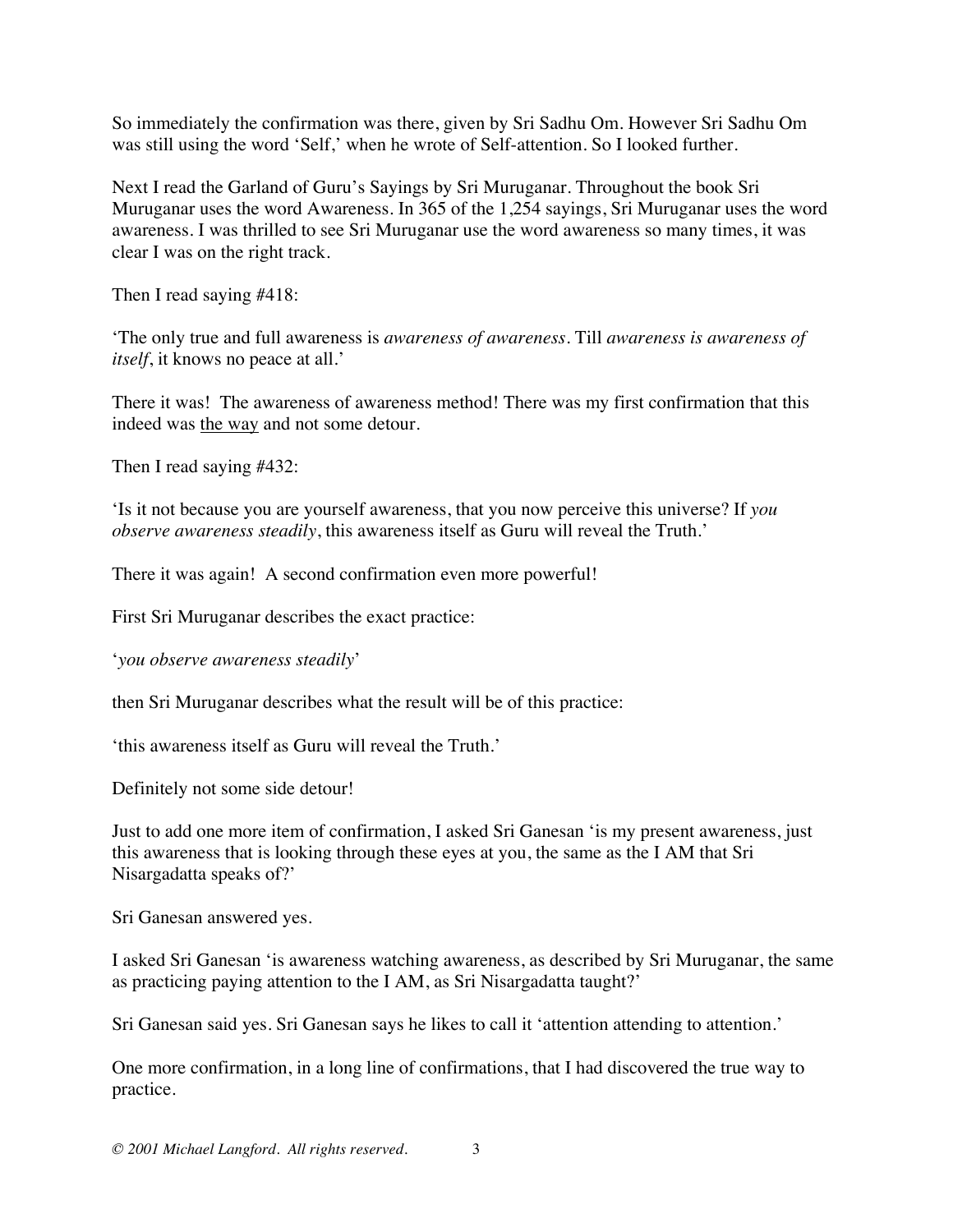Sri Ganesan was a good choice to pose this question to, because it was Sri Nisargadatta Maharaj who asked Sri Ganesan to give talks and Sri Ganesan has had a lifetime of exposure to the teachings of, and devotees to, Sri Ramana Maharshi.

The awareness watching awareness method takes the practice out of the realm of thought. The awareness watching awareness method is instant abidance! No waiting!

What an amazing couple of days this was! First to see, in crystal clear language, just what the I AM is:

just this awareness, my present awareness!

Then to see in crystal clear language the practice instructions: awareness watching awareness! All this arising in answer to the question I asked myself 'what exactly is this I AM!' Then out of all the books that could have been chosen to look in, to see if there was any confirmation, to choose "The Path of Sri Ramana, Part 1" and "Garland of Guru's Sayings," where the confirmation is found throughout both books, in great abundance and on almost every page! Then to also have the confirmation from Sri Ganesan!

An amazing couple of days of Grace!

From the moment of the shift of focus to awareness watching awareness, the meaning of Sri Ramana's teachings became clear.

I wish I had discovered this as a teenager. The mistake I made was to focus on the book "Talks with Sri Ramana Maharshi" and the "Collected Works of Sri Ramana Maharhsi." If instead of placing such emphasis on books like those, I had right from the beginning, read books like "The Garland of Guru's Sayings" and "Sri Ramana Experience" by Sri Muruganar, and "The Path of Sri Ramana, Part one" by Sri Sadhu Om, I could have had such a fruitful practice of instant abidance, instead of staying within the realm of thought asking 'to whom do these thoughts arise,' and trying to feel the sense of I AM, etc.

I did not realize that Sri Muruganar and Sri Sadhu Om were liberated sages. I discovered that later by reading books like "Sri Ramana Experience," etc.

Since then, I have discovered many more quotes by Sri Muruganar on the Awareness watching Awareness method. From: Non-Dual Consciousness, The Flood Tide of Bliss, Sri Ramana Experience (Anubuti) by Sri Muruganar:

212. 'Those who have sunk within their own inner selves to dwell as pure knowledge, so that their infatuation with worthless desires is abolished, will, through holy silence, establish the fulfillment of the real within their own selves. This *practice of meditation upon consciousness itself* is the true way.'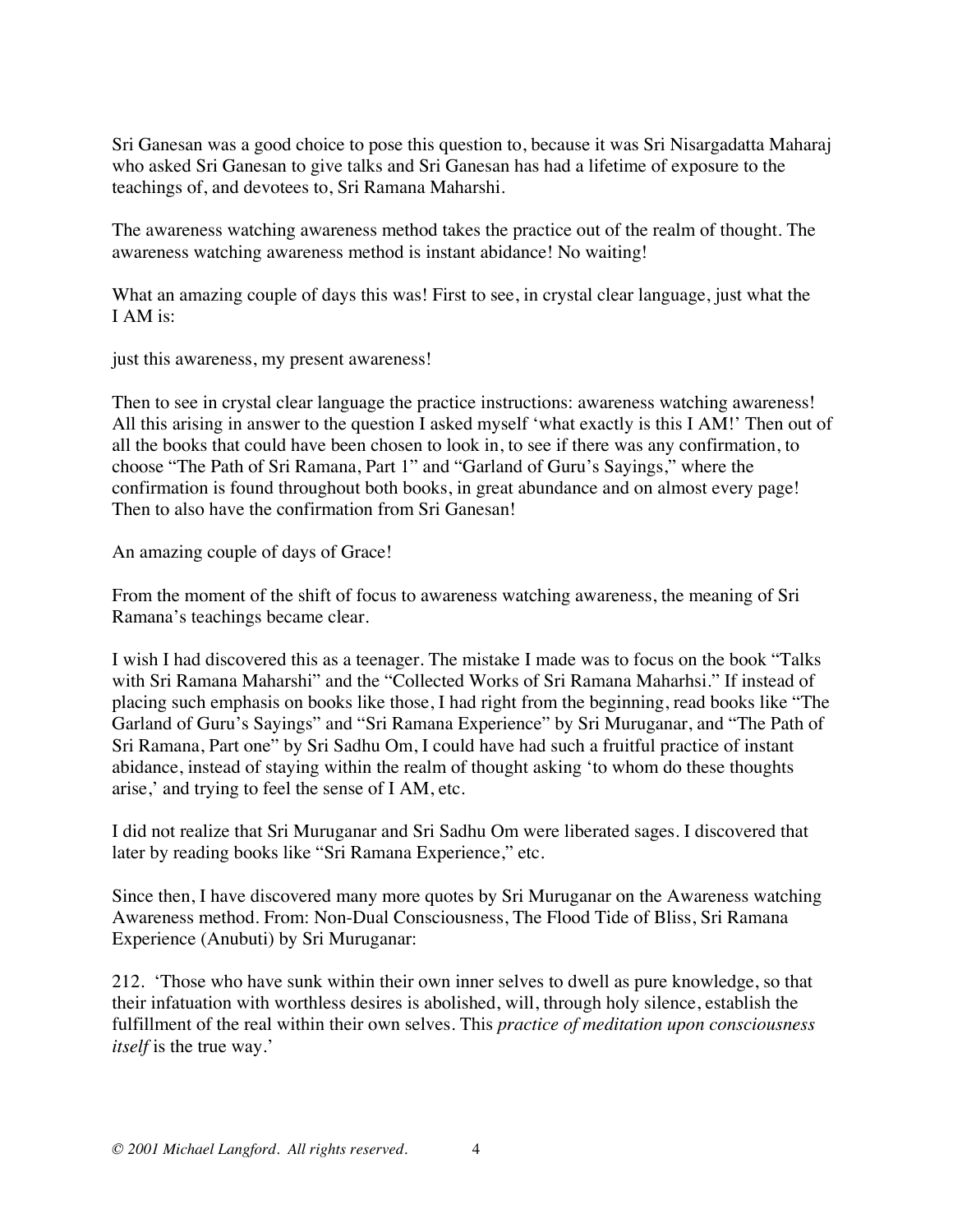I feel so lucky to have discovered these buried treasure, hidden out in the open. Take the above quote for example. It is in a section of 242 verses entitled "Guru's Gracious Bounty." It is not a category about practice. The quotes, before and after verse #212, don't give one any clue that the true way of practice is about to be described. Only a careful study of all 242 verses, will reveal it. If one does not recognize the awareness watching awareness method, and its value, Sri Muruganar gives you a second chance by writing 'is the true way' in verse #212 above.

The same applies to the following quotes from "The Garland of Guru's Sayings." They are not under the heading of practice. They come from all different sections of the book. To discover these buried treasures, a careful study of all of the 1254 sayings was required.

From "The Garland Of Guru's Sayings" By Sri Muruganar: Awareness watching awareness:

52. 'If with *mind turned towards Awareness and concentrating on Awareness*, one seeks the Self, the world made up of ether and other elements is real, as all things are Awareness, the one sole substance of true Being.'

638. 'If *instead of looking outward at objects, you observe that looking*, *all things now shine as I, the seer. Perception of objects is mere illusion*.'

742. 'In the Self, he stands firm fixed who *dwells and truly meditates on himself as pure awareness*.'

435. 'True natural *Awareness, which does not go after alien objects*, is the Heart. Since actionless Awareness shines as real Being, *its joy consists in concentration on itself*.'

428. 'Not like other things unreal, but always by its Being real, the Self as permanent *Awareness*, has no other *dwelling* place, than *in its own radiant Awareness.'*

862. 'Losing the false ego in awareness, and *firm abidance as awareness*, is true clarity.'

1068. 'In that flawless state of Being, the Self, without a sense of 'I' or 'mine,' the *still abidance in and as pure Awareness*, this is the noblest victory worth winning.'

1039. 'That which unaided shines within as '*I AM, I AM*' without a break, the strong, true Being free from all adjuncts, *this pure Awareness*, is our firm, authentic nature.'

1038. 'Awareness is not a quality of the Self. The Self is without qualities. Awareness is not an action of the Self. The Self does nothing. *The Self, our Being, IS Awareness.'* 

Ignoring thoughts:

921. 'None can confront and overcome the *mind. Ignore it, then, as something false, unreal*. Know the Self as the real ground and stand firm-rooted in it.'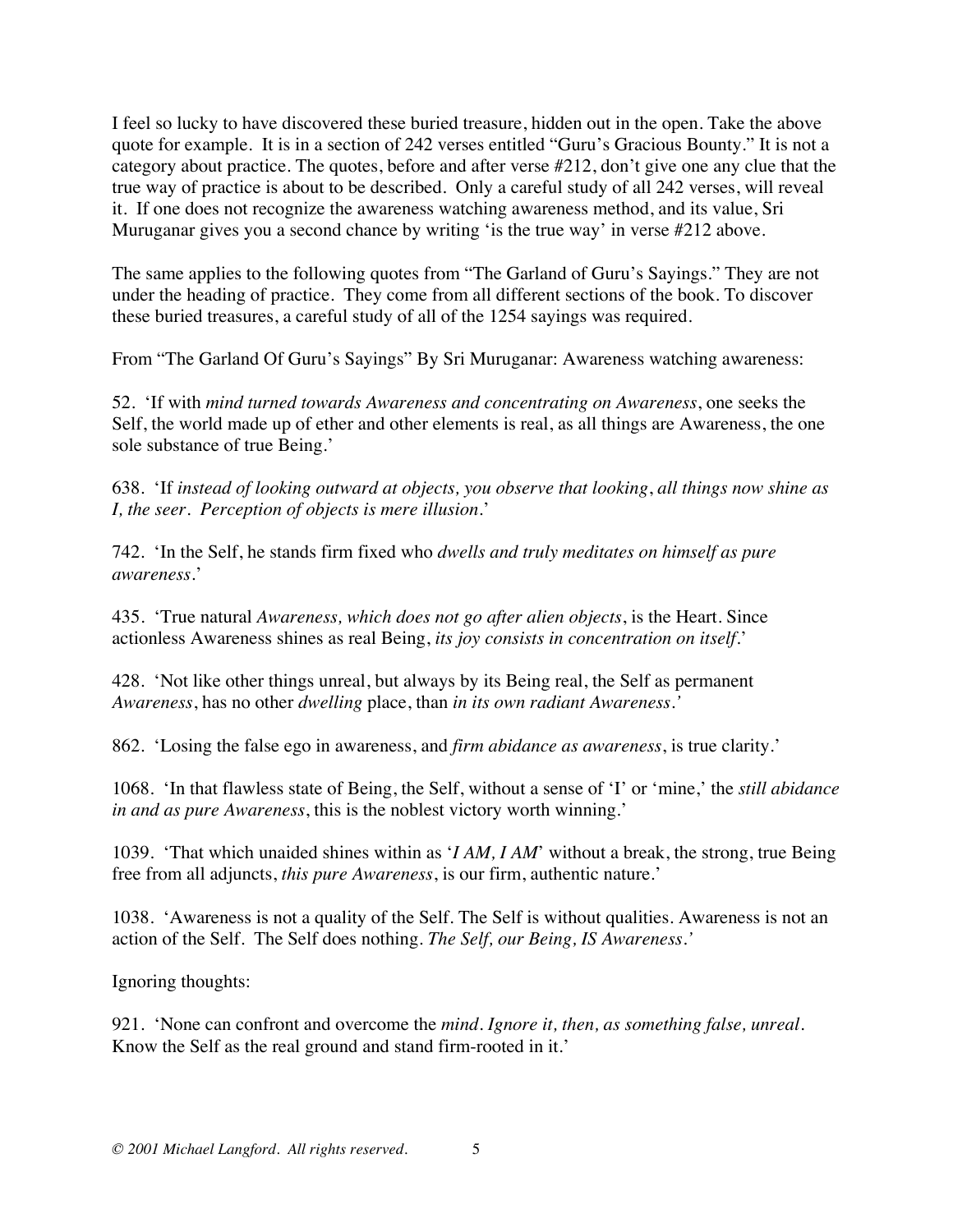1192. 'The ego image moves reflected in the *mind's waves*. How to stop this movement, how to regain the state of stillness? *Don't observe these movements, seek the Self, instead*. It is wisdom to gain and abide in silence.'

1193. 'The seers declare that pure silence is firm abidance in egoless, true Awareness. For such thought free silence, the means is clinging to the Self within the Heart.'

917. 'As in the sky covered with thick clouds no eye can see the glorious sun, one fails to see one's own Self when the mind firmament is darkened by the dense cloud of thoughts.'

918. 'Only He who has vanquished thought, sits like an emperor, on the neck of the majestic elephant Knowledge. Know for certain that the mind's movements alone give rise to birth and every cruel pain and sorrow.'

Ignoring the body, the world, etc.:

Some of the quotes above have already dealt with this subject, such as #638 and 435. Here are some additional quotes:

647. 'If you *refrain from looking at this, that or any other object, then by that overpowering look into absolute Being*, you become yourself the boundless space of pure Awareness, which alone is real Being.'

1194. 'When one *refrains from looking out and noting outward objects, and abides within the heart in Self-Awareness*, the ego disappears. The silence pure, that then shines forth, is the goal of Knowledge.'

1103. 'It is folly to waste one's life running in all directions searching different goals. Learn to practice firm abidance, at the feet of the Self supreme, the eternal and auspicious silence, which alone can still the ego's restlessness.'

1157. 'Holding in their hands the mirror, the scripture which declares 'The Self alone is to be known,' many, alas, study the text and commentaries; only a few *seek the Self and gain true life*.'

The following quotes, on the subject of practice, effort, earnestness and zeal, are also important to note:

694. 'Even in this worldly life, one's labors bear no fruit, without abundant faith. Hence till one merges in the bliss Supreme and boundless, *one's strong zeal in spiritual practice should never slacken*.'

1063. 'Not knowing the value of this treasure, their own birthright, *people perish through mere laziness*. The great ones who have found the clue and traced and gained it, they enjoy eternal bliss.'